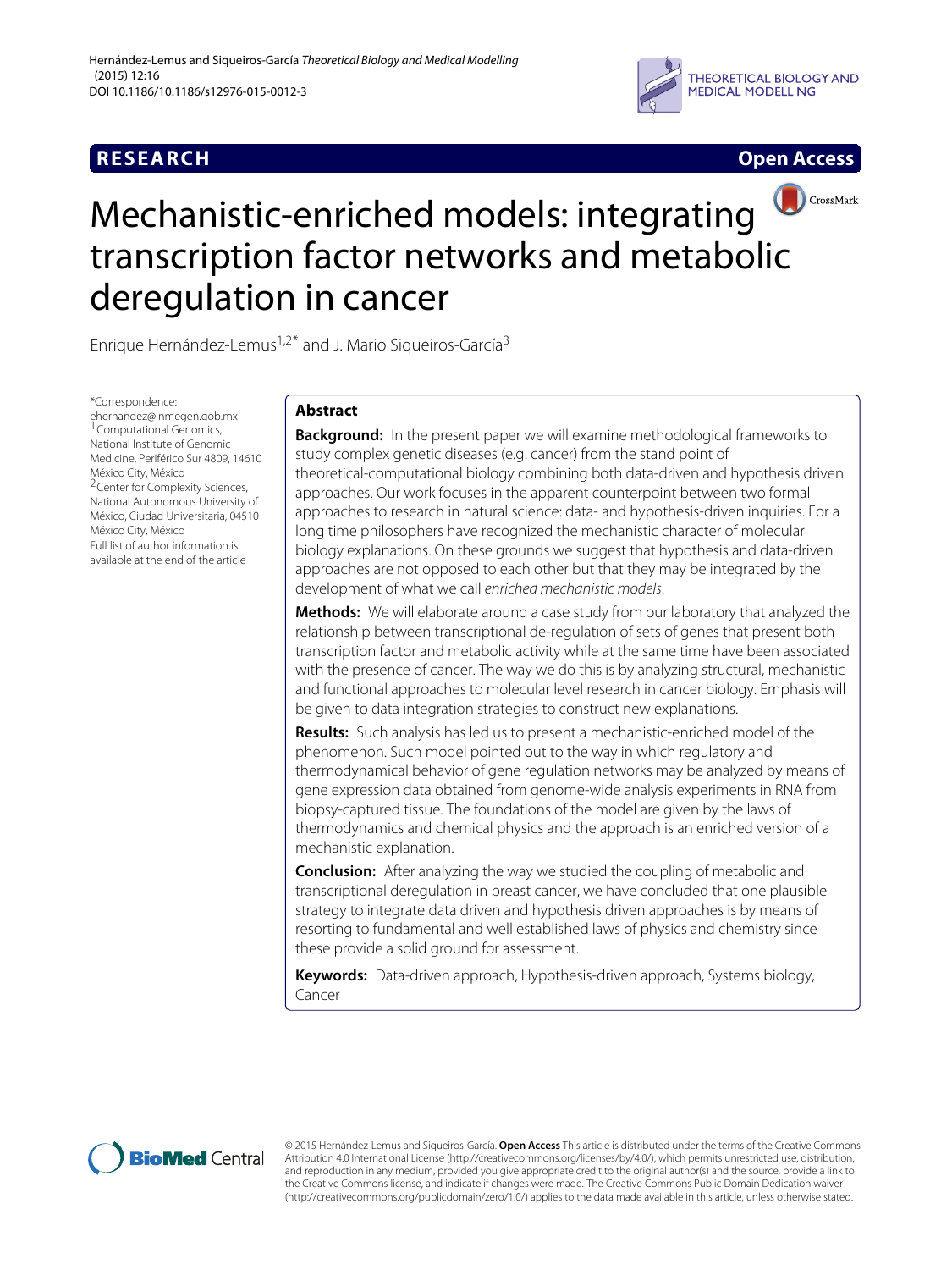#### **Background**

Traditionally biochemical and molecular biology studies have relied heavily on small – mechanistic– models in order to test hypothesis. A great deal of this way of working depended on the intuition and insight of leading experts on highly specialized subjects that define the lines of inquiry as well as the methods to be followed, mainly guided by their own knowledge and experiences [\[1,](#page-13-0) [2\]](#page-13-1). Since the advent of high throughput experimental techniques in genomics and proteomics, computational biologists, bioinformaticians and theoretical biophysicists have developed analytical tools for the automated, unsupervised analysis of huge amounts of biodata. Unlike the former case, these techniques are rooted in probabilistic modeling, machine learning and statistical significance to extract conclusions and is commonly argued that these are independent of the beliefs and conceptions of the investigators, that is to say, theory-free [\[3\]](#page-13-2). The former approach is usually termed *hypothesis-driven* and is conceived as bottom-up research whereas the latter investigations have been known as *data-driven* and are conceived as top-down.

In the last few years a debate about the possible taking-over of the data-driven approach and the imminence of the hypothesis-driven strategy obsolescence has emerged, particularly in the context of the Life Sciences. Many different points of view and perspectives have been developed by scientists and philosophers and are not limited to the dichotomy between those who support a data-driven approach and those who support a hypothesisdriven preference of doing science. Such perspectives represent deeper epistemological and sociological concerns regarding whether the notion of causality is still relevant, the role of models and simulations, the purpose and usefulness of hypothesis in science, the differences in *ways of knowing* as well as the differences in the cultures of doing science, and the very nature of the *Bio-disciplines* as Science or Engineering [\[1\]](#page-13-0), and among them, being these approaches so different, how are we to reconcile them in an integrated frame.

The cornerstone on which the debate lies, is the question of whether data-driven or hypothesis-driven research are better suited for generating knowledge from the great amounts of data produced by powerful computers and algorithms that time and again keep on growing in power and performance [\[4\]](#page-13-3). From the persective of a scientist, the debate is about which is the best way to understand and explain a phenomenon, if it suffices to deal with biological phenomena exclusively from a data-driven perspective, or if this is not the case, how it is related to a hypothesis-driven strategy. Even more relevant is that integration of both strategies is the emerging trend, and the questions might be towards how is this integration taking place. Our approach is primarily centered on the the third question. Based on our own experience on Cancer genomics we will present how have we proceeded in integrating hypothesis-driven inqueries and *Big data*. In order to develop our ideas, we also take advantage of the work that philosophy of biology has already done on the subject.

#### **Integration**

Systems Biology relies on two distinct approaches: a top-down, data-driven (DD) and a bottom-up, hypothesis-driven (HD) perspectives. Although these two approaches belong to such general frame, due to the great advancements in data-mining, sorting algorithms and super-computing in general, there is a hype exalting the data-driven perspective virtues, apparently overshadowing the more traditional, hypothesis and model based approach from molecular biology. This has trigger the alarm among scientists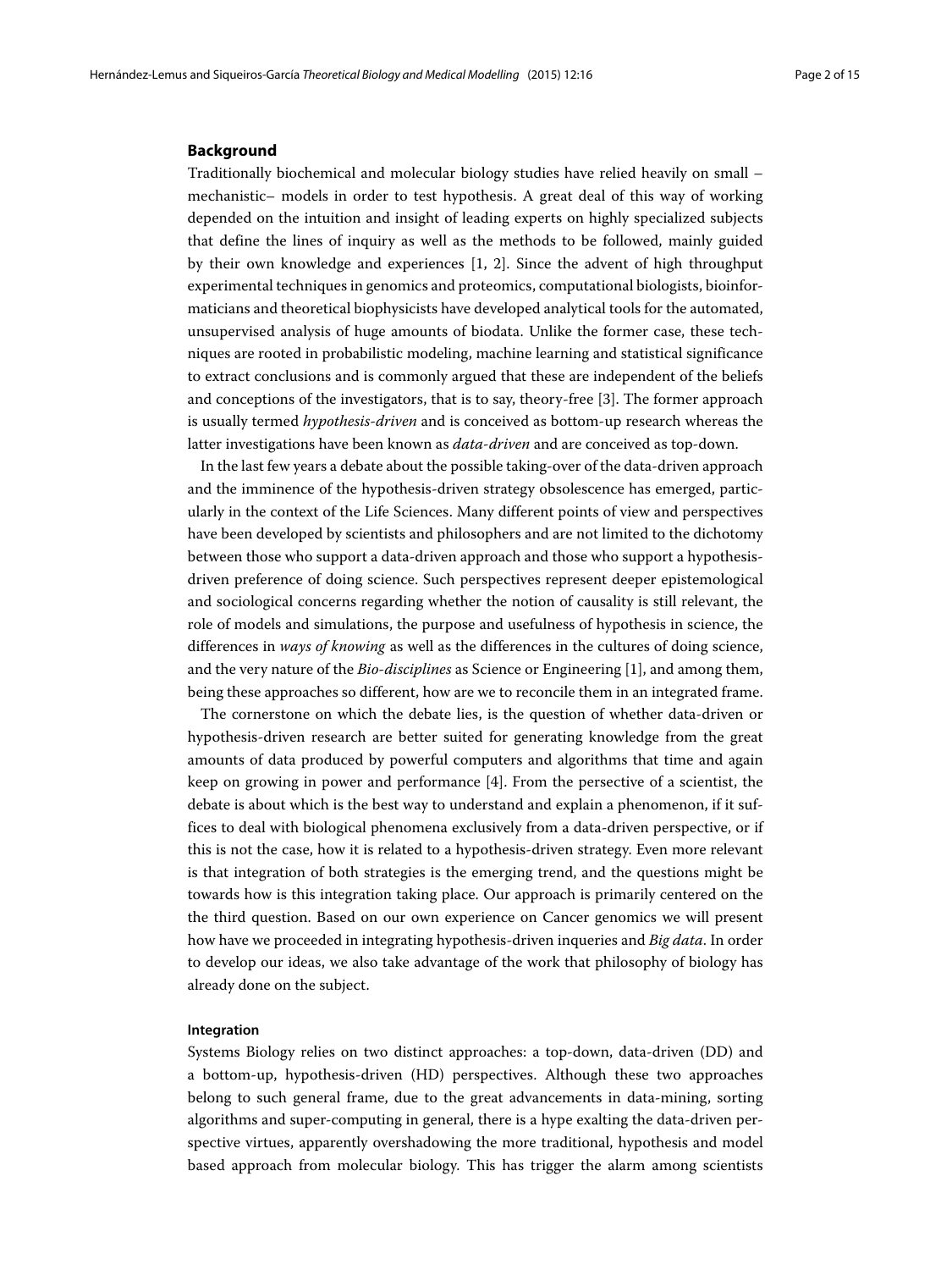and philosophers who have suggested that an integration of top-down and bottom-up approaches is needed [\[1,](#page-13-0) [5,](#page-13-4) [6\]](#page-13-5). The current call for the study of *integration* doesn't end with bringing HD and DD together, it also includes datasets integration, the integration of explanations and even the integration of disciplines.

From the perspective of Philosophy of Science, integration may be a much older subject of analysis. Integration is a notion that might seem close to the idea of the unity of science, an idea that states that concepts and laws can be reduced to the most fundamental elements [\[7\]](#page-13-6). In the context of Biology, philosophers have neglected the applicability of such reducionistic view portayed by the ideal of the unity of science. Instead, they have endorsed a pluralistic perspective regarding explanations. Philosophers of biology consider that statistical and causal-mechanistic explanations are the most common. Statistical explanations may be found in disciplines such as population genetics and evolutionary biology. On the other side, explanations based on the idea of mechanisms belong, for instance, to molecular biology [\[8](#page-13-7)[–11\]](#page-13-8). Philosophers of biology are aware of the diversity and uses of different strategies in generating biological explanations for which, integration is not so much perceived as a way of unifying or reducing biological explanations but as a way of bringing together entities and practices performed by biologists [\[12,](#page-13-9) [13\]](#page-13-10).

Among the most recent and interesting work regarding integration is the one of Sabina Leonelli. Leonelli has studied the problem of data classification, vocabulary development and bio-ontologies, as well as the problem of datasets integration as an epistemic issue. On datasets integration she has analysed the case of plant biology to three different levels: 1) inter-level integration in which data belonging to the same species but to different levels of description are brought together in order to gain interdisciplinary and holistic knowledge about the organism; 2) Cross-species data integration, which aims to obtain knowledge about different manifestations of the biology of different species; 3) Translational data integration that has the purpose to obtain knowledge towards finding solutions to societal problems [\[14](#page-13-11)[–16\]](#page-13-12). Leonelli demonstrates that infrastrcuture and standarization involved in data-integration plays a crucial role in generating new knowldge. She has also shown how epistemic goals lead the process of integration producing different structural configurations of data.

Besides data integration, authors like O'Malley and Soyer have studied methods integration and explanations integration in the context of Data-driven and Hypothesis-driven research [\[12\]](#page-13-9). O'Malley and Soyer have suggested that despite the classificatory virtues brought by the distinction between Data-driven and Hypothesis-driven methodological approaches, it is too broad to be of any analytical use. Instead these authors suggest other strategies in order to achieve a better understanding of the dynamics of contemporary biology and their practices. Such strategies have to do with how different methodologies are combined in order to gain any knowledge about one biological system that otherwise cannot be obtained using a sigle method. According to these authors, integration of methods in Systems Biology may imply the use of iteration in two different ways, one of them is the simple iteration of a set of methods through which a "refinement of the model by hypothesis testing" is achieved. The other one requires the iteration of the products of DD and HD so to examine a biological domain or phenomenon [\[17\]](#page-13-13). The analyses of data integration are also part of the strategies aforementioned. Data integration makes reference to the use of technical and theoretical processes in order to harmonize datasets in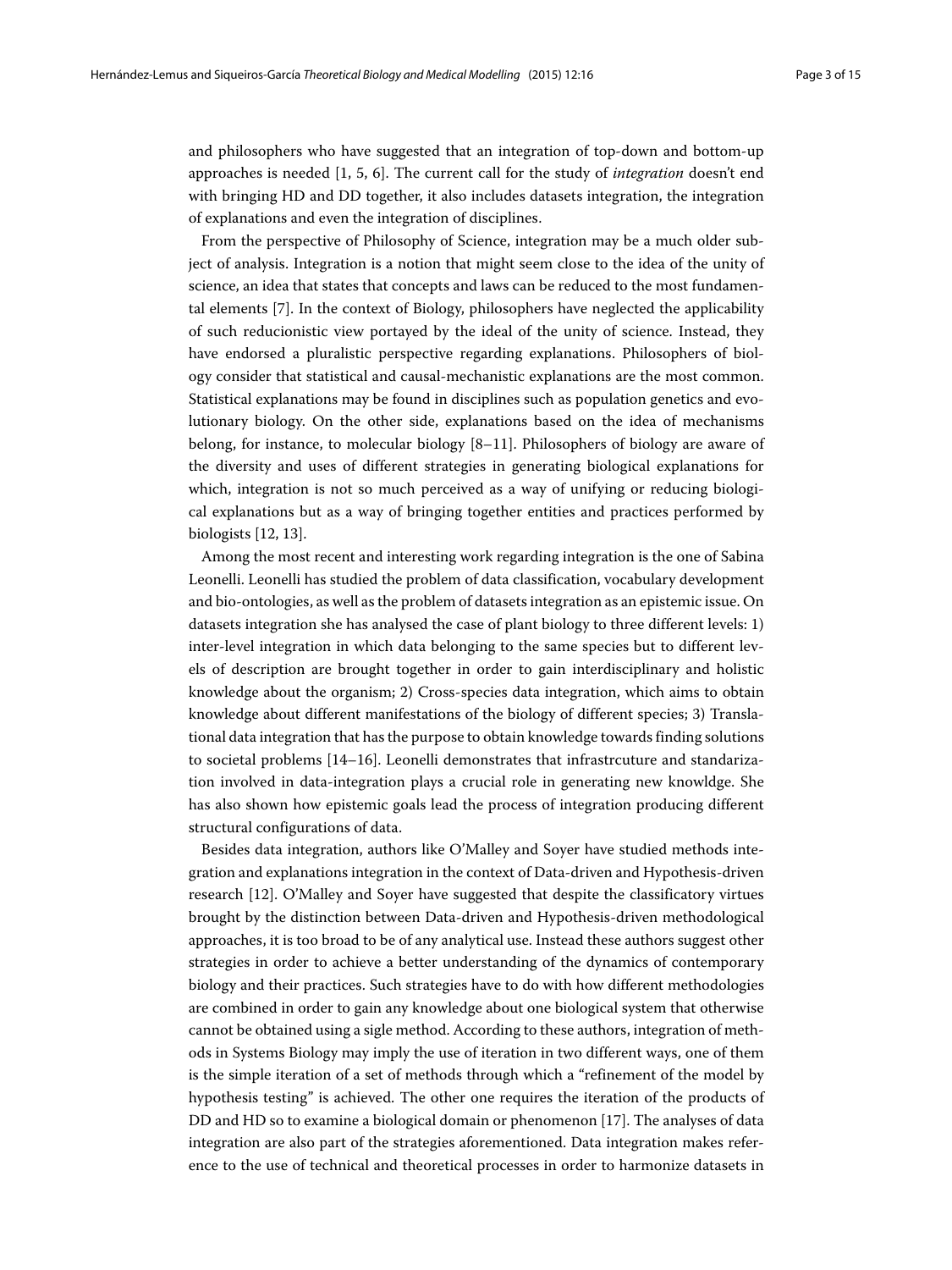a way that they can be brought together and maximize their re-usability and re-analysis. One final strategy is explanatory integration. Integration at this level may be conceived as the use of techniques and means to bring together different models into a specific area of inquiry along with their respective explanatory resources.

The kind of integration that is closer to our aims and views is the one studied by Ingo Brigandt. Brigandt has explored the role of mathematical explanations and its integration with mechanistic explanations in the context of Systems Biology. On this regard, we believe that there are two important contributions of his work to the understanding of how explanations are being developed in contemporary biology. Philosophical accounts on what is a mechanistic model are prone to think about them as a static structure. Brigandt, in the same vein as William Bechtel, have added to the notion of mechanisms a dynamical character. Such dynamical property is called by Bechtel *functional dynamics*. Once dynamics are introduced to the concept of mechanism, mathematical explanations have a place in the global explanation of the phenomenon (still explained in causalmechanistic terms). Dynamics becomes the open door in order to integrate mathematical and mechanistic explanations. Integration takes place when the *explanatory relevance* of mathematical explanations or *ER* as Brigandt calls it, is recognized as a component that adds explanatory power to the mechanistic model. When mathematics are introduced to causal-mechanistic models, a quantitative dimension complements the model that is described in terms of qualitative interactions. The quantitative complementarity to the qualitative model is explanatory relevant because certain knowledge is gained due to its presence, that otherwise would not be possible.

In this paper we argue in favor of an integration. It is true that the idea of integrating DD and HD is a recurrent theme in Systems Biology [\[6,](#page-13-5) [18\]](#page-13-14). But along with O'Malley and Soyer, we believe that the distinction between DD and HD is simply too broad for being useful. From our point of view, the integration of the two main approaches in Systems Biology could proceed as a process that would lead to the development of *enriched mechanistic models*. Enrichment implies two things: the first one is a hierarchical perspective. As it has been already pointed out by others, Systems Biology and complex biological systems imply a multilevel organization [\[12,](#page-13-9) [19](#page-13-15)[–22\]](#page-13-16). In this guise, we draw the idea from our own experience that mechanistic models that describe the molecular relevant parts and their qualitative interactions (such as transcription factor networks and pathways, in which the chain of causal events between genes are stated), can be enhanced in a meaningful way by adding certain porperties from the level below (e.g., physico-chemical properties that determine local interactions at the molecular component level) and by adding to the model the constraints derived from the level above (e.g., the set of emergent patterns regarding transcription factors networks from the analyses of a gene expression dataset). Second, any attempt to add a component to the mechanistic model from the level above or below has to be *explanatory relevant* as Ingo Brigandt has suggested [\[13,](#page-13-10) [19\]](#page-13-15). Proceeding in such fashion, DD and HD distinction can be avoided but the products of their implementation can be successfully integrated. Finally, our goal in this paper is present how we believe a model for transcriptional regulation coupled with metabolism in cancer development may display important features of how mechanistic models are genetated by integrating different entities and practices in Systems Biology.

Our paper is structured as follows: in section two we present a brief summary regarding how researchers have conceptualized cancer. Section three introduces the idea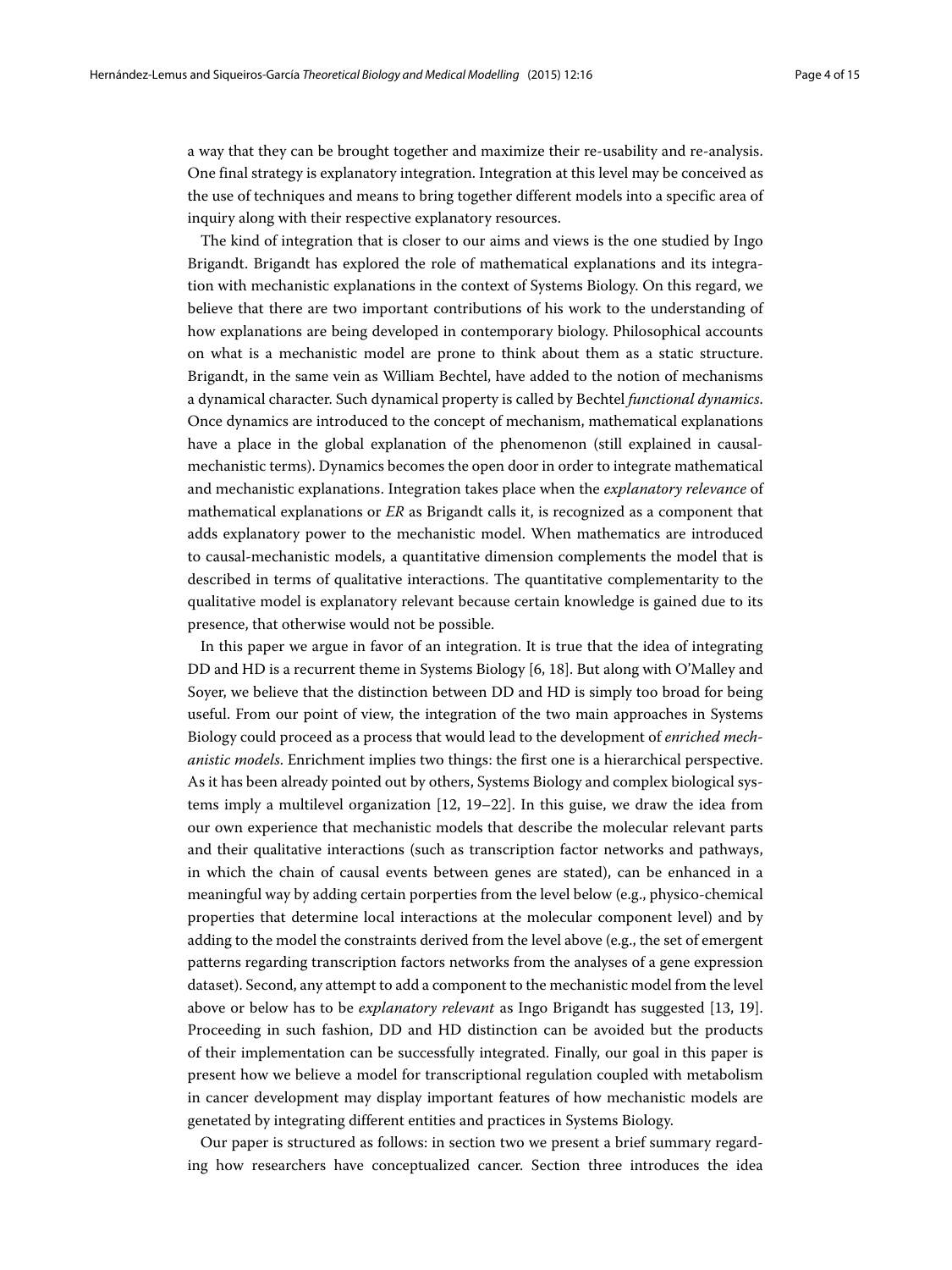that physicochemical modeling might be a well suited tool for integrating the former approaches as used in biology. In section four we present our account on integrating metabolism and molecular aspects on cancer by bringing together mechanistic models, data-driven transcription factor networks and cell-level energetics. Finally we present some general conclusions.

# **Cancer and metabolism: a conundrum**

Cancer is probably one of the best studied diseases. Historically, cancer has been studied from a hypothesis-driven strategy and explained in terms of causal-mechanistic models. Today, great amounts of data have been collected and processed about this disease (or better, set of diseases), making possible to do research from a data-driven approach.

It is a known fact that tumor cells display striking differences in their metabolic functions as compared to normal cells and often resort even to characteristic biochemical pathways to supply for their energetic requirements. Due to this, neoplastic tissues express tumor-specific enzymes belonging, in general, to the family of the glycolytic enzymes (GEs). GEs interact with other modulators of tumor behavior (TMs) in order to adapt their metabolic functioning to the extreme proliferative regime under hypoxic conditions typical of tumor tissue [\[23\]](#page-13-17).

The analysis of the interplay of GEs and TMs have recently called the attention of oncology researchers since is hypothesized that inhibition of GEs or appropriate tuning of TMs may leave tumors out of energy, while leaving non-tumor cells unaffected. It seems thus, that therapeutic regulation of cancer-related energy production pathways may become a substantial research area for pharmacological therapy in cancer [\[24\]](#page-13-18). Due to selective advantages displayed by tumor cells, however, therapies must be applied cautiously in order not to annihilate normal cells along with neoplastic ones. In this regard, it has been discussed (in the context of pancreatic tumor cells) that a combination of agents that inhibit both energy production and cell signaling may lead to the development of multiplexed therapy to target malignant cells effectively [\[25\]](#page-13-19). In the following sections we will recount how cancer biology research has used different methodological HD and DD strategies throughout its history.

#### **The usual suspects: hypothesis-driven molecular oncology**

Traditional thinking in cancer research has been focused in the role played by some quite specific molecules termed *oncogenes* and *tumor suppressors*, both of which types commonly present mutations in their associated DNA loci. These mutations may be single base changes, regional variations leading to copy number variants on their genes and even chromosomal rearrangements associated with *fusion genes* or *chimeric proteins*. All of these phenomena have been generalistically termed *genome instabilities* when they are related to the onset and development of cancer [\[26\]](#page-13-20).

Under this view, cancer is produced by the action of *oncogenes* (OG) -defined broadly as *genes with the potential to cause cancer*- that are frequently either mutated, overexpressed or both, in cancer cells in comparison to non-tumor cells [\[27\]](#page-13-21). Once these genes are on, tradition says, cancer will appear. In the other hand there are the *tumor suppressor genes* (TSG) that are, of course, *molecules that protect the cells from cancer*. If tumor suppressors are mutated in such a way that there is a loss or reduction in its function, the cells may become neoplastic [\[28\]](#page-13-22). Under this paradigm (presented here in an extremely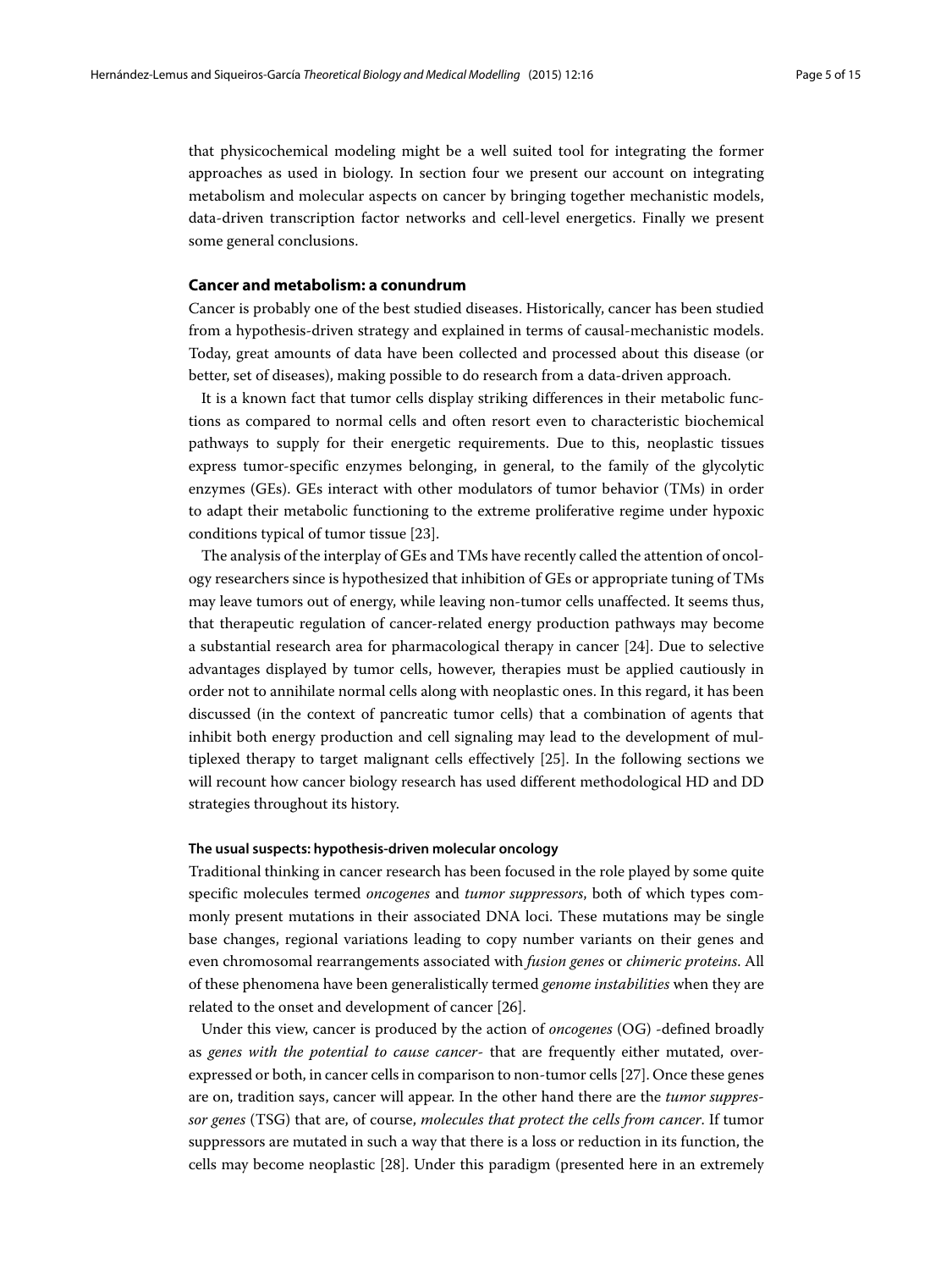over-simplified version), cancer research may be focused in finding such oncogenes and tumor suppressors (and of course, every possible combination of them) and then looking up for ways to disassemble the former and improving the latter, and make them work together in order to reverse or avoid carcinogenesis.

Of course, there is much more involved in the OG/TSG theory of carcinogenesis. However, even the refined versions of the theory face important challenges that have led to a broadening of the scope of cancer research in recent times. The usual OG/TSG approach to cancer research consists in: (**version 1**) *finding* a molecule whose activity is abnormally high in malignant cells, *hypothesizing* that such molecule is an oncogene. *Looking for* other processes that *somehow* activate a formerly inactive form of the molecule (call that a proto-oncogene) and then studying the molecular interactions between the proto-oncogene and its activators. These interactions, along with the structure of the proto-oncogene and specially the activity of the oncogene *are the foundations of carcinogenesis*. Or (**version 2**) *finding* a molecule whose activity is repressed or absent in tumors, *hypothesizing* that such molecule is a tumor suppressor. Then *looking for* processes that inactivate the tumor suppressor (either by mutation or by other functional processes), such interactions and the structure and function of the tumor suppressor *determine the origins of cancer*. Or, more frequently, (**version 3**) a combination of several instances of versions 1 and 2, i.e., cancer appears *due to* the presence of a number of oncogenes activated by pro-malignant events that include a number of inactivated tumor suppressors.

Thus, according to OG/TSG theories there are a number of important molecules (and their associated pathways) that are the key players in cancer: Oncogenes such as RAS, MYC, EGFR, VEGFR, WNT, ERK, TRK, etc. Fusion oncoproteins such as BCR/ABL and tumor suppressors such as p53, BRCA, PTEN, CD95, and others. These are *the usual suspects*, whenever there is cancer, *these are the molecules that one should look for*.

The approach just sketched, although successful to an extent in unveiling *some* issues in cancer biology, is confronted with a number of problems. As is clearly exposed in the review by Hanahan and Weinberg [\[26\]](#page-13-20), one of the identifying marks of cancer is *genomic instability*. Malignant cells often present extreme variations in their genomes, both at the sequence (large chromosomal rearrangements, disparate copy number variants, lots of mutations, etc.) and at the gene and protein expression levels (distinctive expression profiles, aberrant proteins, etc.). Amidst such a large number of abnormalities, is not that clear how can one distinguish between *driver events* and *passenger events*. To put it simple, there is no easy way to distinguish abnormalities that *cause* cancer from abnormalities that appear as a *consequence* of cancer. The onset of cancer is elusive, *unless* you actually *take action to initiate* cancer (say in an animal model) but then your observations will be necessarily biased.

Another example is the case of OG and TSG. The paradigmatic example of a TSG is *p53*, a gene that is either mutated, deleted or abnormally functioning in more than 50 % of human tumors. However, even if p53 has been extensively studied (possibly more than any other biomolecule) for many decades, there is still no substantial advancement in cancer prognostics and diagnostics based on its role alone. The reason is that while its is known that DNA damage mechanisms (in whose repair is involved p53) are fundamental in carcinogenesis, it is now clear [\[26\]](#page-13-20)) that this is by no means an isolated process.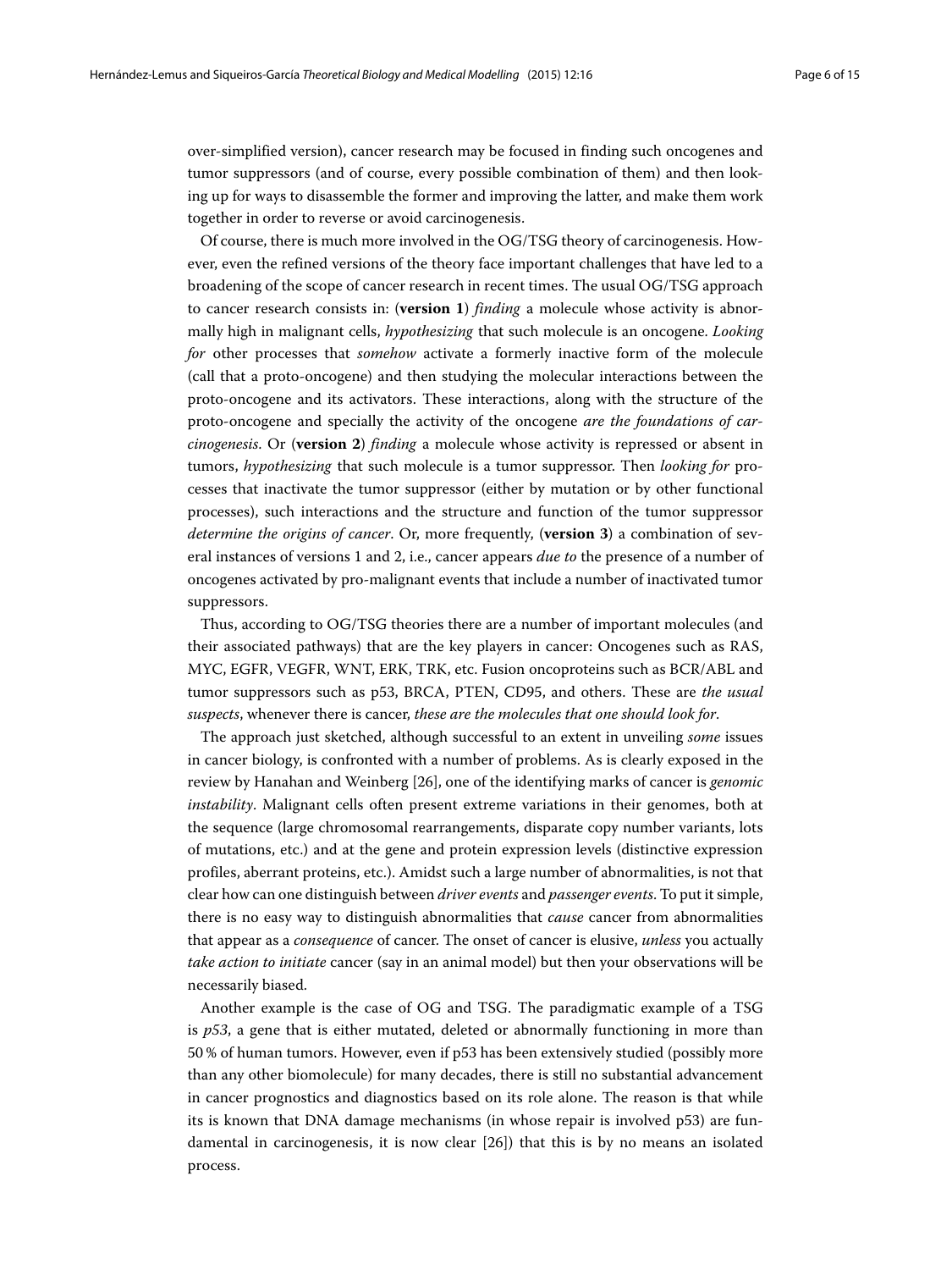# **The not-so usual suspects: data-driven quantitative analysis of high throughput experiments**

Recent years have witnessed the rise of the data-driven approach for the study of complex diseases like cancer. This approach has been motivated both, by the overwhelming complexity of biological systems and by the technological breakthrough represented by high throughput (genome wide) genomic technologies and high computing data analysis capabilities. Under the data-driven view, a problem like cancer is approached by a thorough systematic genome wide study of cancer samples and controls. By analyzing the statistically significant differences in molecular profiles (DNA mutations, gene expression patterns, proteins, etc.) between cases and controls, usually combined with computational classification methods and database assessment (all of these, in principle, devoid of any preconceived hypothesis) one looks for molecules and pathways that may be relevant to cancer (or any other disease or phenotypic condition).

Interestingly enough, high throughput data-driven approaches have identified molecules and pathways that, though relevant to cancer biology, do not belong to either the OG or TSG classifications. Moreover, many of such processes were previously not even considered related to cancer phenomenology. Such new targets have broadened our knowledge about the molecular origins of cancer, while, at the same time, have unveiled how little we knew (and still know) about the intricacies related to the origin and development of malignancy. Energetic deregulation at the cellular level, immune system adaptability, hypermutation pathways and genome instability, as well as abnormal inflammation processes have emerged as fundamental to understand the origins of cancer and not only (as it was previously believed) as unpleasant consequences of malignancy [\[26\]](#page-13-20). Other processes such as the ones related to aging, rescue from apoptosis and autophagia to mild proliferative states (that may later become highly proliferative such as those in cancer) and others, that are not yet established as *hallmarks of cancer* are also being found more and more often to be relevant to the neoplastic condition in a series of data-driven studies.

The particular case of the interplay between metabolic deregulation and gene expression instabilities has been attracting attention recently [\[23,](#page-13-17) [24,](#page-13-18) [29\]](#page-14-0). For a long time, the role that metabolic abnormalities may play in tumorigenesis was highly overlooked. It was considered that large scale metabolic changes were a consequence of tumor growth (which of course they are) with no involvement in the origins of neoplasia, something that is less and less considered to be true.

Data-driven approaches are not free from shortcomings. Arguably, the strongest limitation of the data-driven view is that, even under stringent statistical significance bounds, it is extremely difficult to ascertain whether a discovery is providing a genuine hint that may help us disentangle the complexity of disease or it is a *false positive finding*, an unavoidable question of our dealing with such large amounts of experimental data, relatively small sample spaces (orders of magnitude smaller in number than corresponding parameter and variable spaces) and biased annotation databases.

Large amounts of experimental data mean that, by chance alone, one may be able to find a number of results that *seem to be* correct and even repeatable but are not *real*. Since we are dealing with this, under the so-called *dimensionality problem* (i.e. a much lower number of experimental samples than the number of variables) it is not possible to overcome false positives by stringent re-sampling (all the contrary). Biased databases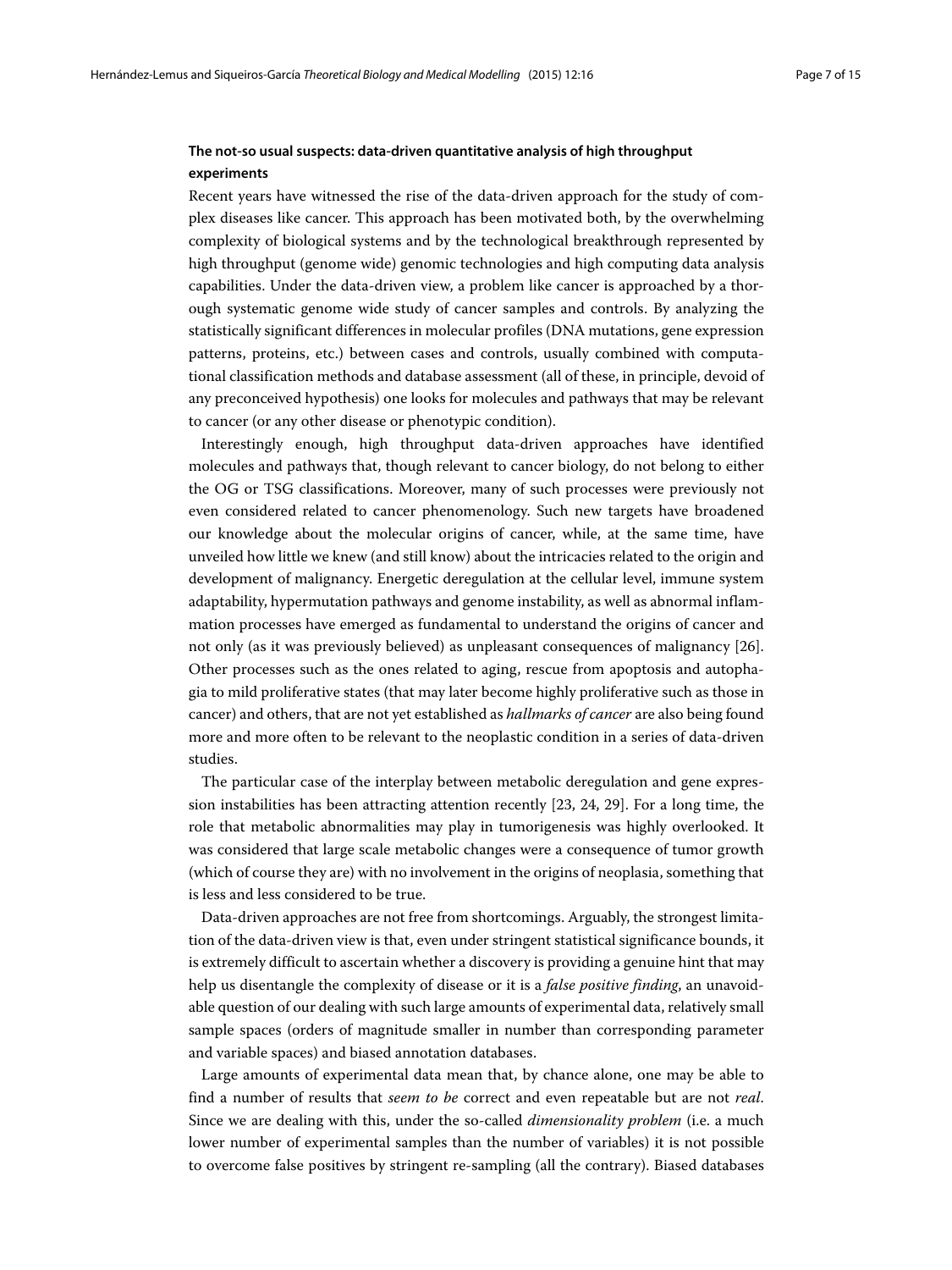imply that one may find a true positive signal only to later discard it due to incomplete (or incorrect) annotations. Under this light, even data-driven approaches are indeed not *free from hypothesis*: which statistical or computational method we use and why, how we determine thresholds, bounds and other *free parameters*, which database we use to look up for; all of these are assumptions that are not provided by the data but, again, depend on the individual (thus limited) capabilities of the PI or researcher.

Data driven approaches have revealed important genes and pathways in cancer. There are a couple of well known examples. One of them is the discovery of computationally infered *gene expression signatures* that have unveiled important features like breast cancer subtypes [\[30,](#page-14-1) [31\]](#page-14-2) and other tumors' classification patterns [\[32\]](#page-14-3). Data-driven approaches have also led to the discovery of master regulators in B-cell malignancies [\[33\]](#page-14-4) and breast cancer onset [\[29\]](#page-14-0) and metastasis [\[34\]](#page-14-5).

The second one is related to the construction and assessment of systematic strategies for the meaningful computational analysis of high throughput data. Worth mentioning is the role that *crowdsourcing* efforts may play. One of such crowdsourcing initiatives is the *DREAM Project* [\[35\]](#page-14-6) developed by a core of computational and Systems Biology researchers at IBM's Computational Biology Center and Columbia University [\[36\]](#page-14-7).

The goal of the DREAM project is to *create a formal self-assessment methodology in which models in particular networks of interactions are inferred from data with a more quantitative sense of the accuracy of the predictions* by means of *challeng[ing] researchers in the field to perform predictions blindly on networks that have already been accurately mapped and validated a so-called gold standard network but which are known to only a few evaluators who do not participate in the analysis* [\[36\]](#page-14-7). The DREAM initiative has been quite successful by focusing on one or two different challenges each year for the last six years. A similar approach may be find in the CAMDA project [\[37\]](#page-14-8) initially focused on techniques for DNA microarray data analysis and now broadened in scope to all kinds of massive biological data.

#### **Network addiction: a challenge**

In the genomic literature there is still a reminiscence of classical genetics that lead us to perform genome wide analyses while ending up discussing single gene issues or at most talking about pathways involving individual molecules. This is of course changing: gene interaction networks are more and more at the center of discussions on cancer phenomenology. Researchers are realizing that the role of gene regulatory networks it is even more important than individual gene contributions [\[38\]](#page-14-9). In the past, molecular oncologists argued about *oncogene addiction* claiming that despite cancer's complexity, the growth and survival of tumor cells may often be strongly limited by the inactivation of a single oncogene [\[39\]](#page-14-10) that may in turn provide for a rational target for molecular therapy. More recent studies, however point-out to a more complex scenario in which tumors are not *addicted* to a single molecule but rather to the action of specific pathways and even whole networks in a phenomenon that has been called *network addiction* [\[38\]](#page-14-9).

This shift of emphasis is way more than a semantic or cosmetic change, since it implies a radically new way of looking at the molecular origins of disease. Under the network addiction framework, different components of a cancer network may be deregulated thus affecting the biochemical dynamics of the entire network and, ultimately, those of whole cells and even populations of cells. We have already discussed the computational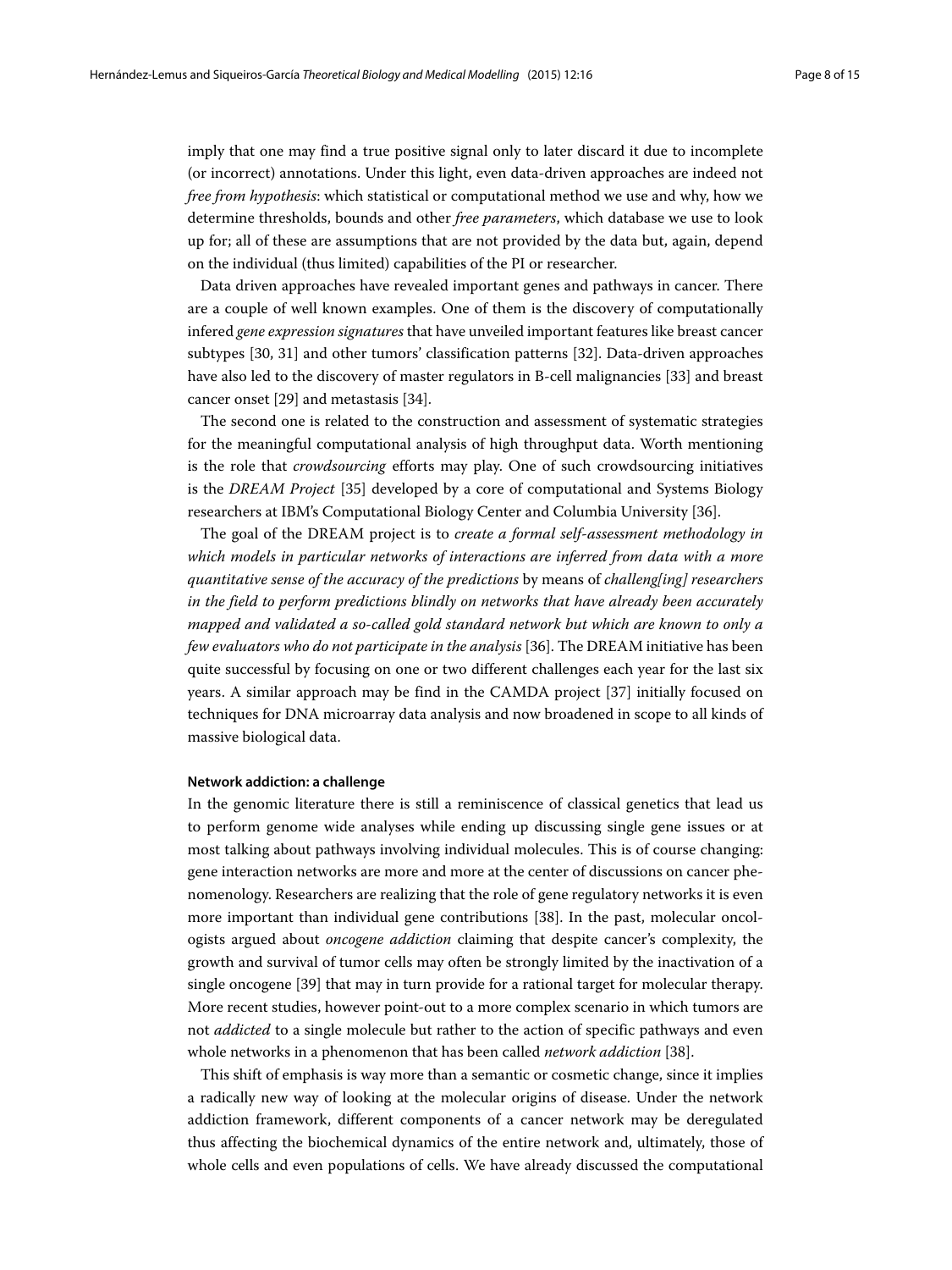complexity involved in the inference of genome-level GRNs focusing on high throughput molecular data. Additional complexities arise due to the combinatorial nature of the different sub-networks or sub-pathways into which a genome-wide network can be decomposed to look up for their *oncogenic features* playing the role of complex analogs of OG and TSG.

Having already considered the challenges faced by high throughput data-driven approaches, quite especially those related to intelligibility and *feature selection* (i.e. how to construct meaningful models from high throughput data), the problem of analyzing cancer biology from the stand point of the network addiction paradigm may seem very hard to tackle. In reference [\[29\]](#page-14-0), we used an integrative approach based on the combination of several instances of data-driven discovery and several instances of hypothesis driven modelization, aimed at providing some clues as to the role played (via networklevel pathway *crosstalk*) by metabolic deregulation in transcriptional instability associated with primary breast cancer onset. The integrative approach used there, was firmly based in both kinds of views (data- and hypothesis- driven), unified in the context of a nonequilibrium thermodynamics framework. In the next section we will present some of the main ideas behind such approach.

## **Results**

After careful reflection on the way methods and approaches both from data-driven and hypothesis-driven research were integrated in the referred work in the interaction between metabolic deregulation and abnormal transcription patterns in breast cancer [\[29\]](#page-14-0). The main meta-methodological results may be summarized as establishing a solid, well-founded theoretical framework (in this case based in laws of thermodynamics and chemical physics) and using them to build mechanistic enriched models. We will elaborate in these results in what follows.

# **Physicochemical modeling provides one theoretical framework to integrate omics and computational Biology studies**

In general, Computational Biology studies are rooted in the search for functional patterns aimed at a statistical and/or probabilistic description. In contrast, part-based studies, such as those present in experimental Molecular Biology tend to be more focused in the interaction of the components leading to such functional patterns. From this perspective, cancer biology is perceived as a more *phenomenological* framework. In some sense, the situation is analog to what happens in thermal physics: there is a phenomenological representation or characterization given by thermodynamics, but there is also a probabilistic description in terms of microscopic states as given by statistical mechanics. In the end, both view points complement each other to the point that, in practice, they have become together one undivided discipline. Statistical mechanics provides thermodynamics with models and tools for calculation that allow for deeper understanding; while Thermodynamics provides context and a systematic framework that bound and regulate the theoretical representation models. Both views are unified in a formal structure: the laws of chemical physics.

Physicochemical models thus allow the unification of the microscopic and macroscopic views of matter. In reference [\[29\]](#page-14-0) we thus resort to physicochemical modelization (under the tenets of non-equilibrium thermodynamics) as a means to unify the views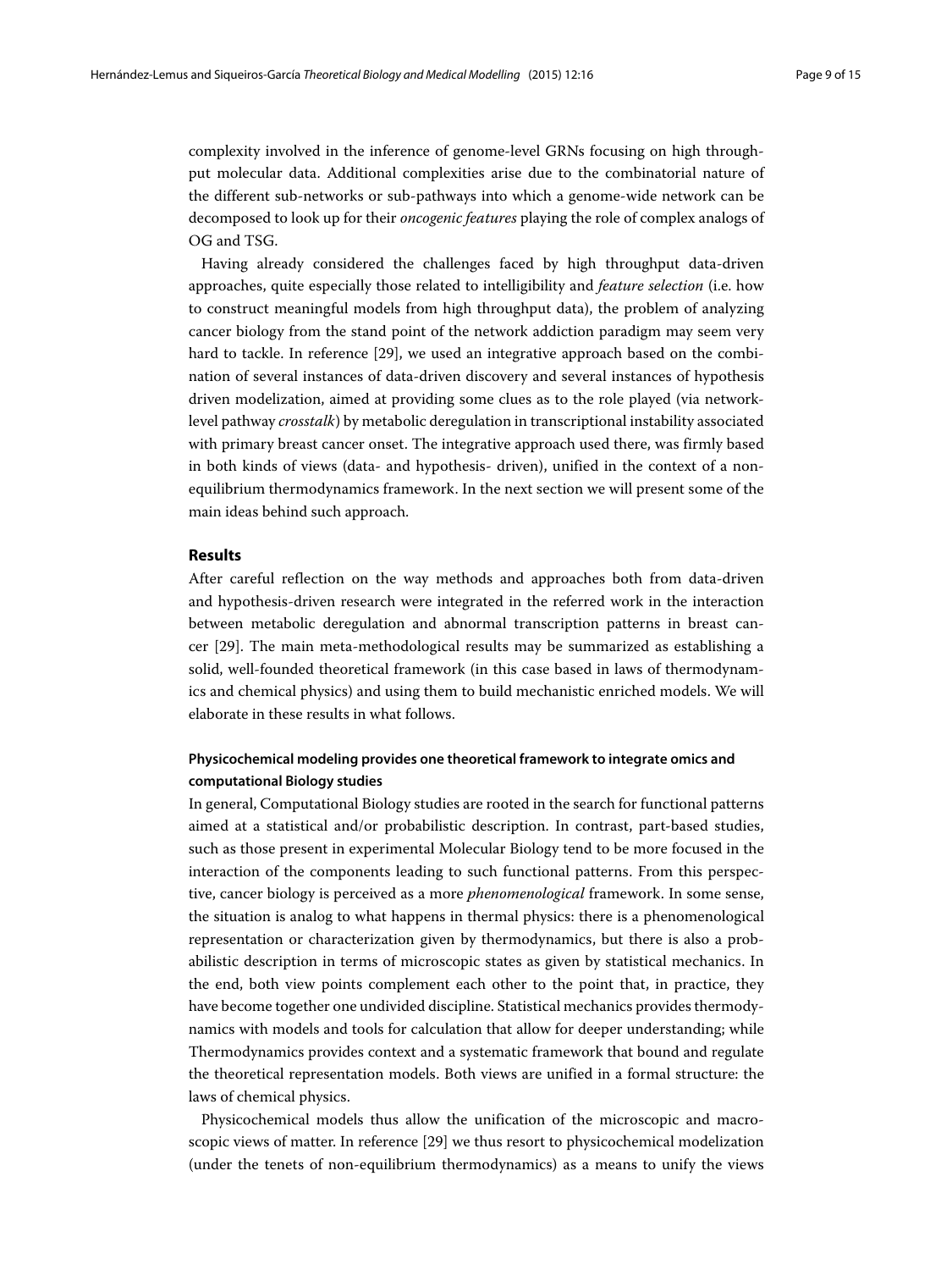of data-driven Computational Biology and hypothesis-driven cancer (molecular) Biology. The rationale behind was that a series of studies rooted in thermodynamics have already highlighted the fact that cell energetics may be playing a non-trivial role in the onset and development of malignancy [\[40](#page-14-11)[–43\]](#page-14-12). Cellular communication processes (such as those regulating biochemical pathways) often rely on free energy transduction mechanisms [\[44\]](#page-14-13). Free energy distributions inside the cells hence determine to an extent which biomolecular processes are active and which are not, thus providing organisms with regulatory *locks and triggers* to control their functions. Abnormal energy profiles (such as the ones present when cells are under metabolic deregulation) may allow for *un-intended* biomolecular processes to happen. Under very special occasions, these processes may induce cascades or avalanches of unexpected events driving the cells unto uncontrolled states such as those found in carcinogenesis. These ideas are, of course not new [\[45\]](#page-14-14) but they have acquired new life in view of current *genome-scale* analyses of biological phenomena [\[46\]](#page-14-15).

In the particular case discussed in reference [\[29\]](#page-14-0), we investigate the connection between energetic deregulation at the level of cell metabolism and global transcriptional instability triggered by master regulators. Master regulators (MRs) are transcription factors hierarchically located at (or near) the top of the cells' transcriptional *programme*, i.e., are transcription factors for which a number of their targets are also transcription factors (even other MRs). The action of MRs may thus be able to trigger transcriptional cascades in which a big number and variety of mRNA transcripts are synthesized (transcribed) in a series of connected events. MR cascading phenomena is important for certain stances in cell development, differentiation and proliferation, but their inappropriate function could lead the cells into neoplastic states [\[33,](#page-14-4) [34\]](#page-14-5). We find out that non-equilibrium free energies provide a realistic description of transcription factor activation in the case of MRs. By studying their behavior at the gene regulatory networks level, we can systematically find deregulated pathways. Since most deregulated pathways found there were important in cancer biology, that work provided us with hints towards *a novel potential role of transcription factor energetics at the onset of primary tumor development* [\[29\]](#page-14-0).

Wrapping-up, the emergence of statistical mechanics lead us to suggest a hierarchical way of thinking about integration. Just as thermodynamics and statistical mechanics refer to different description levels, so it is for us the network and moleculular energetic description levels as already mentioned in the paragraphs above. In what follows, we suggest that integration of these two levels can be integrated as part of one middle ground: the mechanistic models of Molecular Biology.

## **Mechanistic models enrichment: cancer transcriptional networks meet metabolism**

The concept of mechanism is one that has been well developed by philosophers. One may find different perspectives on what a mechanism is in the context of Biology, and particularly in the case of Molecular Biology. In general terms, mechanisms include several entities and their causal interactions, which may be physical or chemical in kind. Some definitions are the following:

Mechanisms are entities and activities organized such that they are productive of regular changes from start or set-up to finish or termination conditions [\[47\]](#page-14-16).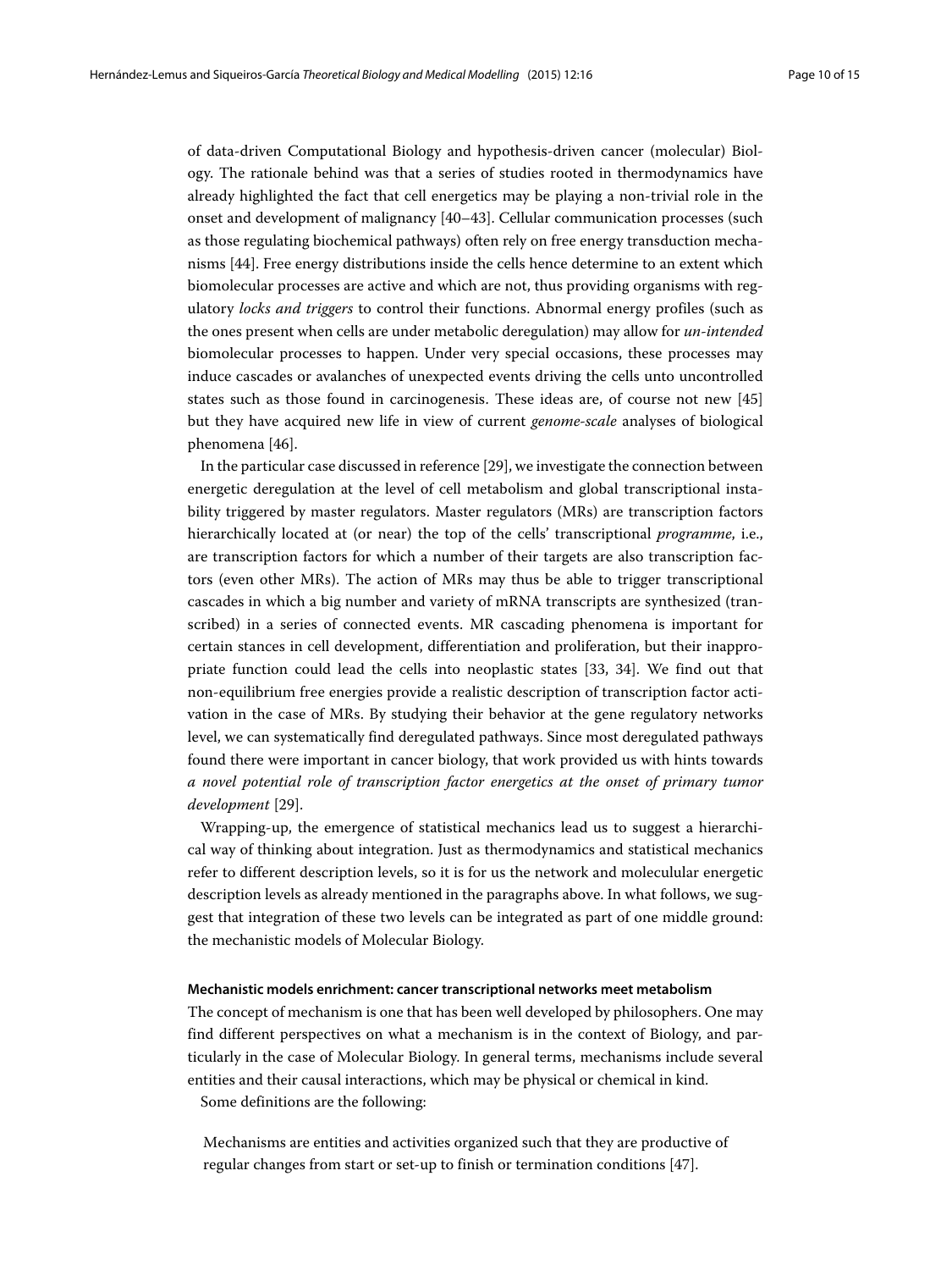...a structure performing a function in virtue of it component parts, component operations, and their organization. The orchestrated functioning of the mechanism is responsible for one or more phenomena [\[48\]](#page-14-17).

A mechanism is temporally extended, where some of the entities involved change their positions or their properties as a result of the mechanism's action. [. . .]. What is explained [by a mechanistic explanation] is the outcome state of a token mechanism, or the behavior that is regularly produced by a type of mechanism ([\[13\]](#page-13-10), p.74).

As it can be inferred from a previous section of this manuscript (section 2.1), cancer explained in terms of oncogenes and tumor supressors is remakably mechanicistic. Data driven research and network-based accounts –which may count as a special case of data-driven methods– are not that different since its main goal is to identify *parts* and significant *interactions* –global interactions. Data-driven research (including network analysis) is fundamentally a probabilistic enterprise, nevertheless, its aims are meant to massively identify mechanistic patterns. In other words, the products resulting from Data-driven research are not devoided of mechanistic meaning.

Along with such general notions of mechanism, we believe that it is necessary a hierarchical modeling approach in order to obtain integration through a process of *model enrichment*. The idea of hierarchical integration can be traced back to the second quarter of the 20*th* century. Levels integration was the central idea of *Organicism* and the *Theory of integrative levels* (from now on TIL) and it was developed in order to study biological complexity. These approaches were a response to reductionism –to which they shared a materialistic philosophy– but they were different in their ontology and epistemology because they suggested that biological phenomena cannot be reduced to its basic components. Instead, it was proposed that for being able to harness biological complexity, a multilevel perspective is needed [\[21,](#page-13-23) [49](#page-14-18)[–51\]](#page-14-19). In a similar way, we believe that the study of different levels of organization may display different modeling and explanatory strategies according to particular level properties and disciplinary traditions. We believe that such is the case when a genetic transcription mechanism is studied from their energetics, in which what we are seeing is not the mechanism but the energetics that regulate the interaction of its components, or when it is studied from a network perspective that allows to see other similar –newly discovered– mechanisms, parts and interactions.

The integrative analysis presented in reference [\[29\]](#page-14-0) will serve as an example of *symbiotic* (so to speak) coexistence of data-driven and hypothesis-driven approaches. Integration takes place in our example by means of bringing together tools that are commonly applied to different levels of organization (*sensu* Organicism and TIL) to one class of mechanistic models of transcription factors pathways. Integration, in these terms is what we call *model enrichment*. Such a study starts with the analysis of a set of experimental data coming from 1191 whole genome gene expression experiments. By means of statistical analysis, we determined a set of differentially expressed genes between cases and controls. Once we had the set of significantly expressed genes, we proceeded to mine the data (the list of differentially expressed genes) and mine databases looking for both transcription factor activity and metabolic activity. This step implied the computational mining of databases from a large list of somewhat undisclosed molecules. These first activities were completly devoted to the identification of parts. The set of genes that were selected because it is assumed that are involved simultaneously in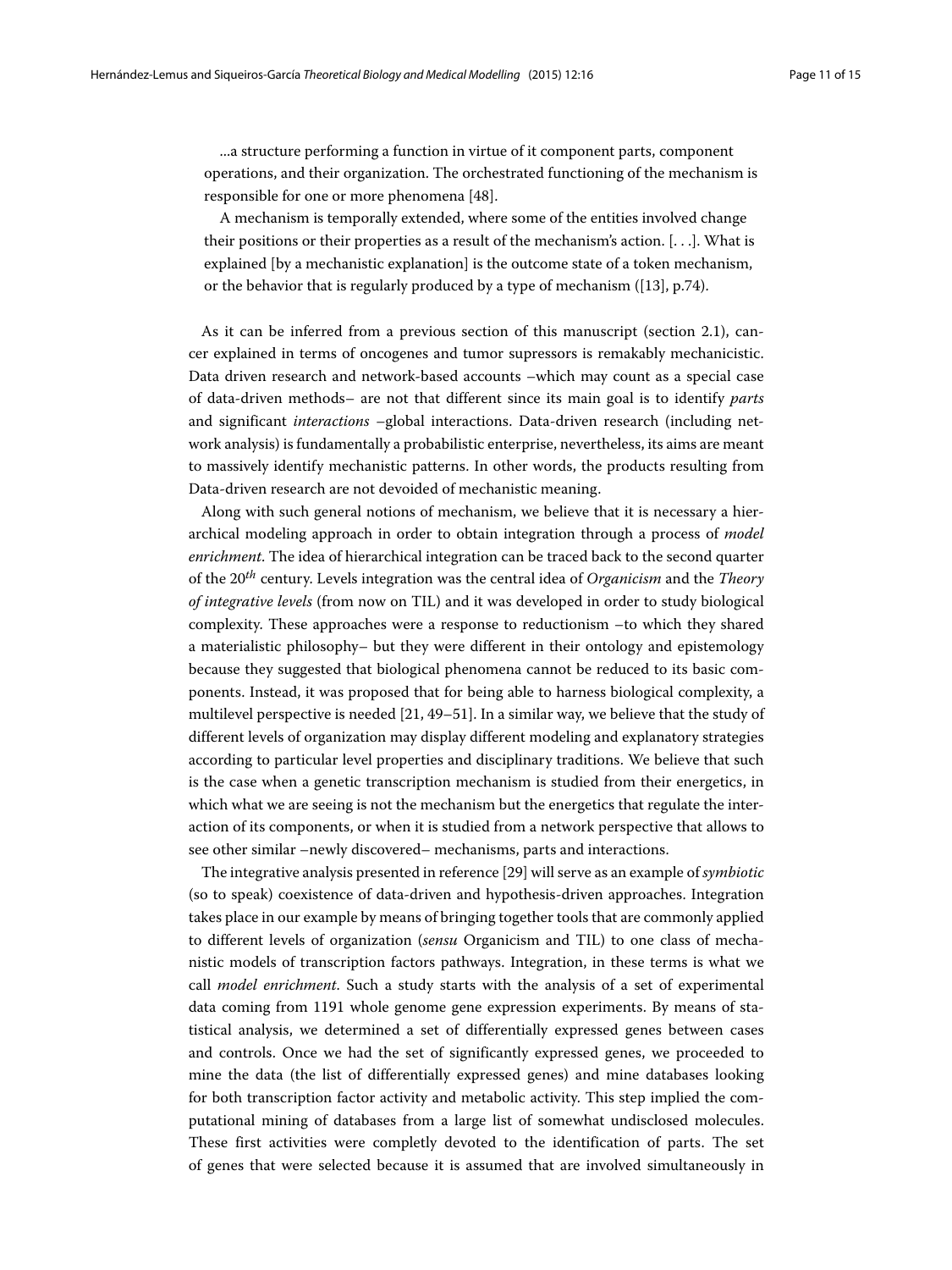metabolic and transcription factor activies, are the ones that should become the components of the mechanistic model. Albeit there is a hypothesis regarding the connection between genes that play a role in metabolics and in transcription, data-mining makes possible to identify parts and interactions that are not limited to a unique transcription/metabolic mechanism. It is more the case that mining big data will inform us not just about one mechanism but also about many others that may respond to similar principles.

We looked for metabolic and transcription factor activities assuming that there was a role played in the coupling mechanisms at the molecular level. This required us to mine for thermodynamic parameters of such molecules. We obtained data about the freeenergies of formation of the recently disclosed molecules. A specific non-equilibrium thermodynamical model and the data about the components free-energies, gave to our model a *bottom-up* meaning in two ways: first, the themodynamical model provided us a notion of what are the possible interactions between genes according to the system's energetic and enthropic constraints. Second, free-energies are quantitative properties of the mechanism components that dictate plausible orderings of the parts and plausible routes for events to follow, in other words the direction of the mechanism dynamics. What we did by using this bottom-up approach, was adding to our model properties from the level underneath the mechanism in which we were interested, as well as the theoretical tools from that lower level.

Once we had the list of genes, transcription factors and energetics coming from the previous step, we performed data mining for associated biochemical pathways and protein-protein interactions, as well as probabilistic reconstruction of gene regulatory networks. By integrating both protein-protein interaction pathways and transcription factors networks it was possible to identify to what different pathways belong the set of genes and their products. We found that these pathways are deregulated (e.g., apoptosis, DNA repair, glycolisis), and that the cell has no alternative paths to compensante such deregulation. This part can be seen as an exploration of the level atop from which a global context for the parts of our model was defined. By these means, the parts of our model were placed –without a previous hypothesis– in their respective biological processes, but also it displayed how different components are active in different processes and how different processes may be interconnected.

Finally we built an integrative model that points out to transcription factors (TFs) as molecules whose expression is activated at low energies. This may be related with the fact that TFs are involved in the transcriptional activation of other genes. Hence, we can in principle expect that they are synthesized in primal stages when energy is started being released in the cells by metabolic processes. Transcriptional target genes (TGs) will be, in general synthesized later at higher activation energy levels. Still, within the group of TFs there may be some genes that are upstream in the transcriptional cascades, termed master regulators (MRs). Such MRs must present even lower activation energy barriers. By means of the combined approach just sketched, we were able to identify a small set of putative MRs that potentially are influencing the transcriptional cascades characterizing the differential gene expression profiles under primary breast cancer phenotypes. In the overall, the biological meaning of our example is that the model represents a mechanisms of *lock-in-the-trigger*, for transcriptional cascades.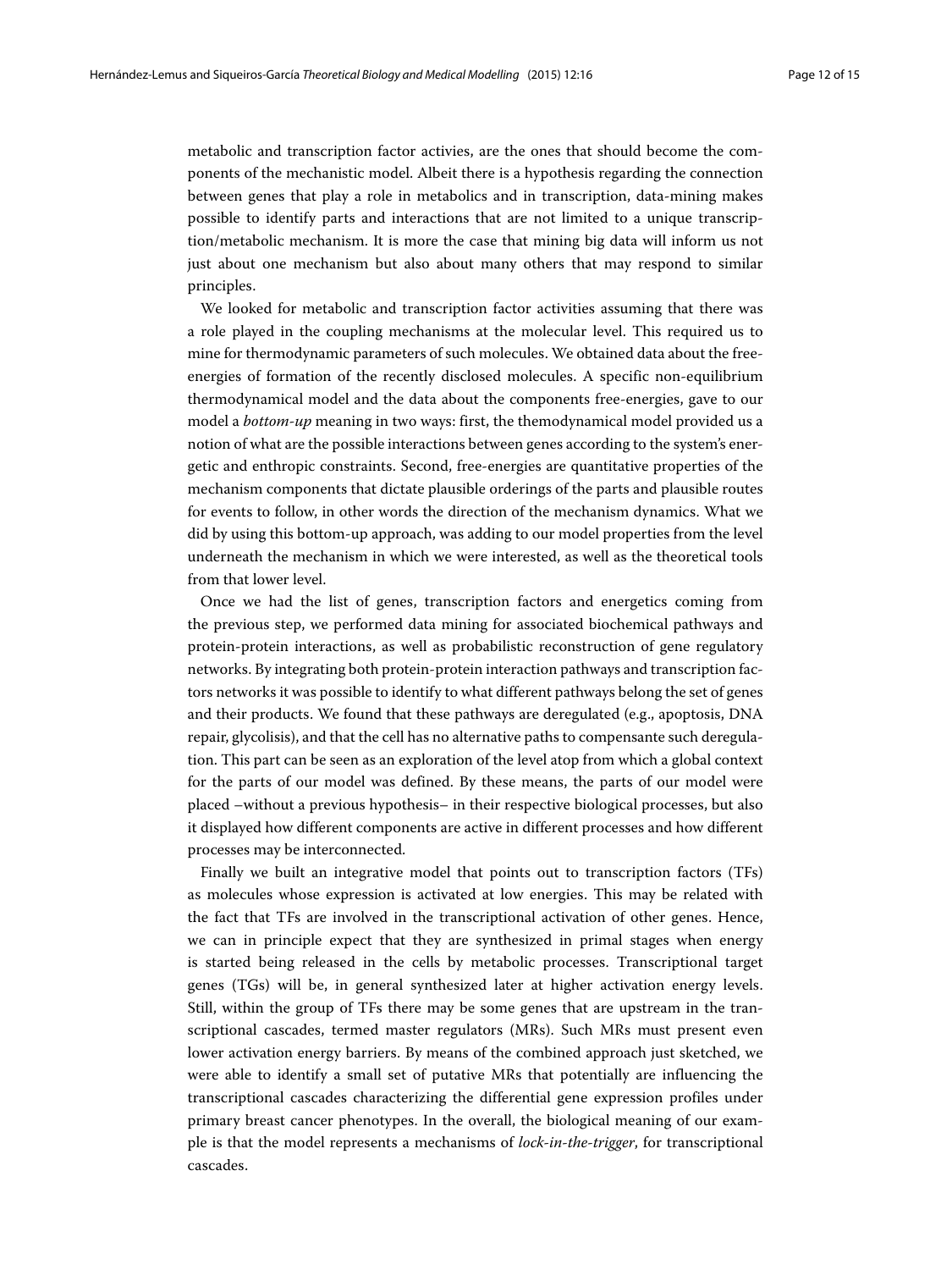#### **Conclusions**

In this work we have discussed about the recent debate on whether Data-Driven and Hypothesis-driven approaches to science (in particular regarding Systems Biology) are meant to be juxtaposed or confronted with each other, or if one of these is intended to act as a counterpoint to the other, or in any case how are these two disimilar and apparently disparate views on science to be reconciled. This debate has been recently fueled up with the recent advent and promisory success of *big data science* that for some may point out to an upcoming disruption of hypothesis-driven approaches to scientific inquiry. Such a view, although not generalized at all shed some light on important matters such as the role of *causality* as is usually understood in the further development of science. We argue that this is not the case and that, in fact, Data-driven science is not *Hypothesis-free*, i.e. data driven research is not independent of the beliefs and views of the investigator, rather such hypoteses are immersed in the methods of inquiry used to deal with data.

In line with these thoughs (following several other scholars such as Brigandt and Bechtel, for instance) we wonder how integration is taking place in the emerging frame of Systems Biology. No doubt there is a debate on the roles played by Data-driven and Hypothesys-driven research, but just like we do in our everyday practice, many other researchers in System Biology believe that key to reconcile such views on science –that actually are not at all new– within a useful and well-structured framework is *integration*.

As in molecular Biology, explanations in Systems Biology are mechanistic. Following Brigandt [\[13,](#page-13-10) [19\]](#page-13-15) we believe that the notion of *explanatory relevance* is primal criteria for integration, one that might be useful beyond mathematical and mechanistic models integration. In our case, *explanatory relevance* is the criteria –or at least one of them– for developing and *enriching* mechanistic models. We exemplified our ideas discussing some work done in our laboratory regarding system's level modeling of transcriptional regulatory networks in cancer and its relation with metabolic deregulation. Such work integrated information from Data-driven and Hypothesis-driven research coming from several sources and theoretical tools (i.e., complex networks theory and non-equilibrium thermodinamical models) into what we called *enriched mechanistic models*. Our view of enrichment by integration requires that any attempt to add a component to the mechanistic model –being from the description level above or below the actual mechanism– must make an explanatory difference compared to a version of the model that lacks that component.

The idea of *enriched mechanistic models* is just our first sketch of how models are being generated in Systems Biology and how integration is occuring. We hope the notion can shed some light to the study of contemporary Biology practices. We also hold that further studies involving interdisciplinary teams working both in science and in philosophy and sociology of science will prove extremely useful with view of having a better understanding (both at the operative and the epistemical level) of how to integrate data and hypotheses in order to produce intelligible models in Systems Biology.

#### **Competing interests**

The authors declare that they have no competing interests.

#### **Authors' contributions**

EHL conceived the study. EHL, JMSG performed the analyses. EHL, JMSG wrote the paper. Both authors read and approved the final manuscript.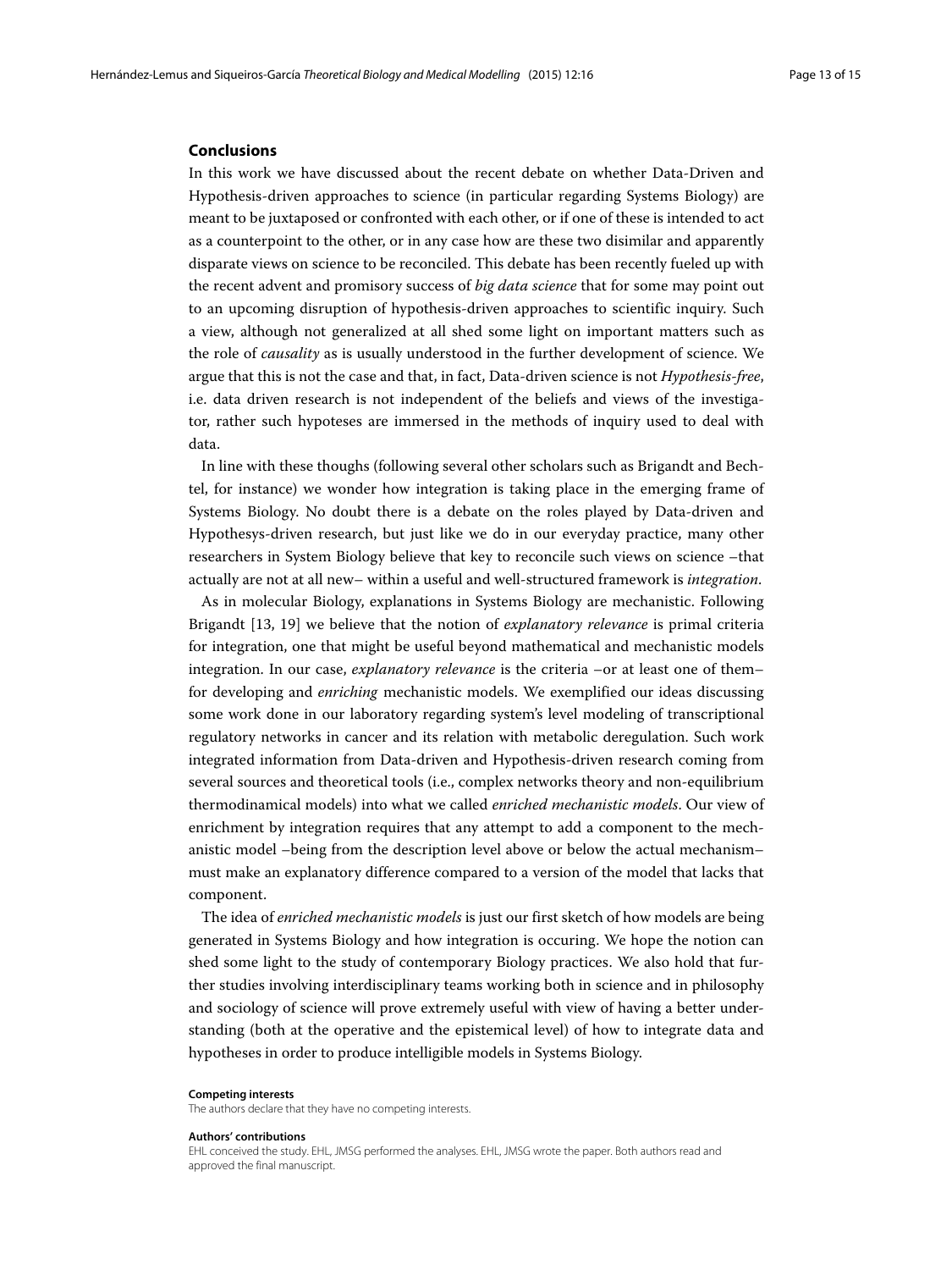#### **Acknowledgements**

The authors gratefully acknowledge support by grants: CB-179431/2012 and CB-222220-R/2013 (Consejo Nacional de Ciencia y Tecnología), as well as federal funding from the National Institute of Genomic Medicine (México).

#### **Author details**

1Computational Genomics, National Institute of Genomic Medicine, Periférico Sur 4809, 14610 México City, México. <sup>2</sup>Center for Complexity Sciences, National Autonomous University of México, Ciudad Universitaria, 04510 México City, México. 3Laboratorio de Redes, Instituto de Investigaciones en Matemáticas Aplicadas y en Sistemas, Universidad Nacional Autónoma de México, Ciudad Universitaria, 04510 México City, México.

## Received: 16 February 2015 Accepted: 19 August 2015 Published online: 09 September 2015

#### **References**

- <span id="page-13-0"></span>1. Woese CR. A new biology for a new century. 2004;68(2):173–188. doi[:10.1128/MMBR.68.2.173.](http://dx.doi.org/10.1128/MMBR.68.2.173)
- <span id="page-13-1"></span>2. Strasser B. The experimenter's museum: GenBank, natural history, and the moral economies of biomedicine. Isis. 2011;102(1):60–96.
- <span id="page-13-2"></span>3. Anderson C. The End of Theory: The Data Deluge Makes the Scientific Method Obsolete. Wired. 2007;3:. [http://](http://archive.wired.com/science/discoveries/magazine/16-07/pb_theory/) [archive.wired.com/science/discoveries/magazine/16-07/pb\\_theory/.](http://archive.wired.com/science/discoveries/magazine/16-07/pb_theory/)
- <span id="page-13-3"></span>4. Strasser BJ. Data-driven sciences: From wonder cabinets to electronic databases. Stud Hist Phil Biol Biomed Sci. 2012;43(1):85–7. doi[:10.1016/j.shpsc.2011.10.009.](http://dx.doi.org/10.1016/j.shpsc.2011.10.009)
- <span id="page-13-4"></span>5. Callebaut W. Scientific perspectivism: A philosopher of science's response to the challenge of big data biology. Stud Hist Phil Biol Biomed Sci. 2012;43(1):69–80. doi[:10.1016/j.shpsc.2011.10.007.](http://dx.doi.org/10.1016/j.shpsc.2011.10.007)
- <span id="page-13-5"></span>6. Kremling A. Bringing together models from bottom-up and top-down approaches: an application for growth of Escherichia coli on different carbohydrates. Adv Exp Med Biol. 2012;736:579–95. doi[:10.1007/978-1-4419-7210-1\\_34.](http://dx.doi.org/10.1007/978-1-4419-7210-1_34)
- <span id="page-13-6"></span>7. Oppenheim P, Putnam H. Unity of science as a working hypothesis In: Feigl H, Scriven M, Maxwell G, editors. Minnesota Studies in Philosophy of Science. Minneapolis: Minnesota University Press; 1958. p. 3–36.
- <span id="page-13-7"></span>8. Bechtel W, Richardson RC, Vol. 26. Discovering Complexity: Decomposition and Localization as Strategies in Scientific Research; 1993, p. 340. [http://www.amazon.com/Discovering-Complexity-Decomposition-Localization-](http://www.amazon.com/Discovering-Complexity-Decomposition-Localization-Strategies/dp/0262514737)[Strategies/dp/0262514737.](http://www.amazon.com/Discovering-Complexity-Decomposition-Localization-Strategies/dp/0262514737)
- 9. Glennan S, Darden L, Woodward J. Mechanism: Explanation, discovery, and experimentation. Philos Sci. 2002;69: 342–77.
- 10. Winther RGN. Parts and Theories in Compositional Biology. Biology & Philosophy. 2006;21(4):471–499. doi[:10.1007/s10539-005-9002-x.](http://dx.doi.org/10.1007/s10539-005-9002-x)
- <span id="page-13-8"></span>11. Craver CF. Explaining the Brain: Mechanisms and the Mosaic Unity of Neuroscience. Oxford University Press. New York; 2009, pp. 229–71. doi[:10.1093/acprof.](http://dx.doi.org/10.1093/acprof)
- <span id="page-13-9"></span>12. O'Malley M. a, Soyer OS. The roles of integration in molecular systems biology. Studies in history and philosophy of biological and biomedical sciences. 2012;43(1):58–68. doi[:10.1016/j.shpsc.2011.10.006.](http://dx.doi.org/10.1016/j.shpsc.2011.10.006)
- <span id="page-13-10"></span>13. Brigandt I. Explanation in Biology: Reduction, Pluralism, and Explanatory Aims. Sci Edu. 2013;22:69–91. doi[:10.1007/s11191-011-9350-7.](http://dx.doi.org/10.1007/s11191-011-9350-7)
- <span id="page-13-11"></span>14. Leonelli S. Packaging Data for Re-Use: Databases in Model Organism Biology In: Howlett P, Morgan MS, editors. How Well Do Facts Travel? The Dissemination of Reliable Knowledge. New York: Cambridge University Press; 2010.
- 15. Leonelli S. The Role of Bio-Ontologies in Data-Driven Research : A Philosophical Perspective. 2009. Available from Nature Precedings [http://dx.doi.org/10.1038/npre.2009.3646.1.](http://dx.doi.org/10.1038/npre.2009.3646.1)
- <span id="page-13-12"></span>16. Leonelli S. Integrating data to acquire new knowledge: Three modes of integration in plant science. Stud Hist Phil Biol Biomed Sci. 2013;44(4):503–14. doi[:10.1016/j.shpsc.2013.03.020.](http://dx.doi.org/10.1016/j.shpsc.2013.03.020)
- <span id="page-13-13"></span>17. Kell DB, Oliver SG. Here is the evidence, now what is the hypothesis? The complementary roles of inductive and hypothesis-driven science in the post-genomic era. BioEssays : News Rev Mol Cellular Dev Biol. 2004;26:99–105. doi[:10.1002/bies.10385.](http://dx.doi.org/10.1002/bies.10385)
- <span id="page-13-14"></span>18. Schmid A, Blank LM. Systems biology: Hypothesis-driven omics integration. Nature chemical biology. 2010;6(7): 485–7. doi[:10.1038/nchembio.398.](http://dx.doi.org/10.1038/nchembio.398)
- <span id="page-13-15"></span>19. Brigandt I. Systems biology and the integration of mechanistic explanation and mathematical explanation. Stud Hist Phil Biol Biomed Sci. 2013;44(4):477–92. doi[:10.1016/j.shpsc.2013.06.002.](http://dx.doi.org/10.1016/j.shpsc.2013.06.002)
- 20. Auffray C, Imbeaud S, Roux-Rouquié M, Hood L. From functional genomics to systems biology: Concepts and practices. Comptes Rendus - Biologies. 2003;326:879–92. doi[:10.1016/j.crvi.2003.09.033.](http://dx.doi.org/10.1016/j.crvi.2003.09.033)
- <span id="page-13-23"></span>21. Umerez J, Siqueiros JM. Grasping The Complexity Of Living Systems Through Integrative Levels And Hierarchies. In: Worldviews, Science and Us. Singapore: World Scientific; 2007. p. 250–65. doi[:10.1142/9789812707420\\_0016.](http://dx.doi.org/10.1142/9789812707420_0016) [http://](http://www.worldscientific.com/doi/abs/10.1142/9789812707420_0016) [www.worldscientific.com/doi/abs/10.1142/9789812707420\\_0016.](http://www.worldscientific.com/doi/abs/10.1142/9789812707420_0016)
- <span id="page-13-16"></span>22. Hernández-Lemus E. Data integration, systems approach and multilevel description of complex biosystems. J Phys Conf Ser. 2013;475:012006. do[i:10.1088/1742-6596/475/1/012006.](http://dx.doi.org/10.1088/1742-6596/475/1/012006)
- <span id="page-13-17"></span>23. Tennant DA, Durán RV, Gottlieb E. Targeting metabolic transformation for cancer therapy. Nat Rev Cancer. 2010;10: 267–77. doi[:10.1038/nrc2817.](http://dx.doi.org/10.1038/nrc2817)
- <span id="page-13-18"></span>24. Geschwind JF, Georgiades CS, Ko YH, Pedersen PL. Recently elucidated energy catabolism pathways provide opportunities for novel treatments in hepatocellular carcinoma. Expert Rev Anticancer Ther. 2004;4:449–57. doi[:10.1586/14737140.4.3.449.](http://dx.doi.org/10.1586/14737140.4.3.449)
- <span id="page-13-19"></span>25. Bhardwaj V, Rizvi N, Lai MB, Lai JCK, Bhushan A. Glycolytic enzyme inhibitors affect pancreatic cancer survival by modulating its signaling and energetics. Anticancer Res. 2010;30:743–9.
- <span id="page-13-20"></span>26. Hanahan D, Weinberg RA. Hallmarks of cancer: The next generation. Cell. 2011;144(5):646–674. 1111.6189v1.
- <span id="page-13-21"></span>27. Croce CM. Oncogenes and cancer. N Engl J Med. 2008;358(5):502–11. do[i:10.1056/NEJMra072367.](http://dx.doi.org/10.1056/NEJMra072367)
- <span id="page-13-22"></span>28. Knudson AG. Mutation and cancer: statistical study of retinoblastoma. Proc Natl Acad Sci U S A. 1971;68:820–3. doi[:10.1073/pnas.68.4.820.](http://dx.doi.org/10.1073/pnas.68.4.820)